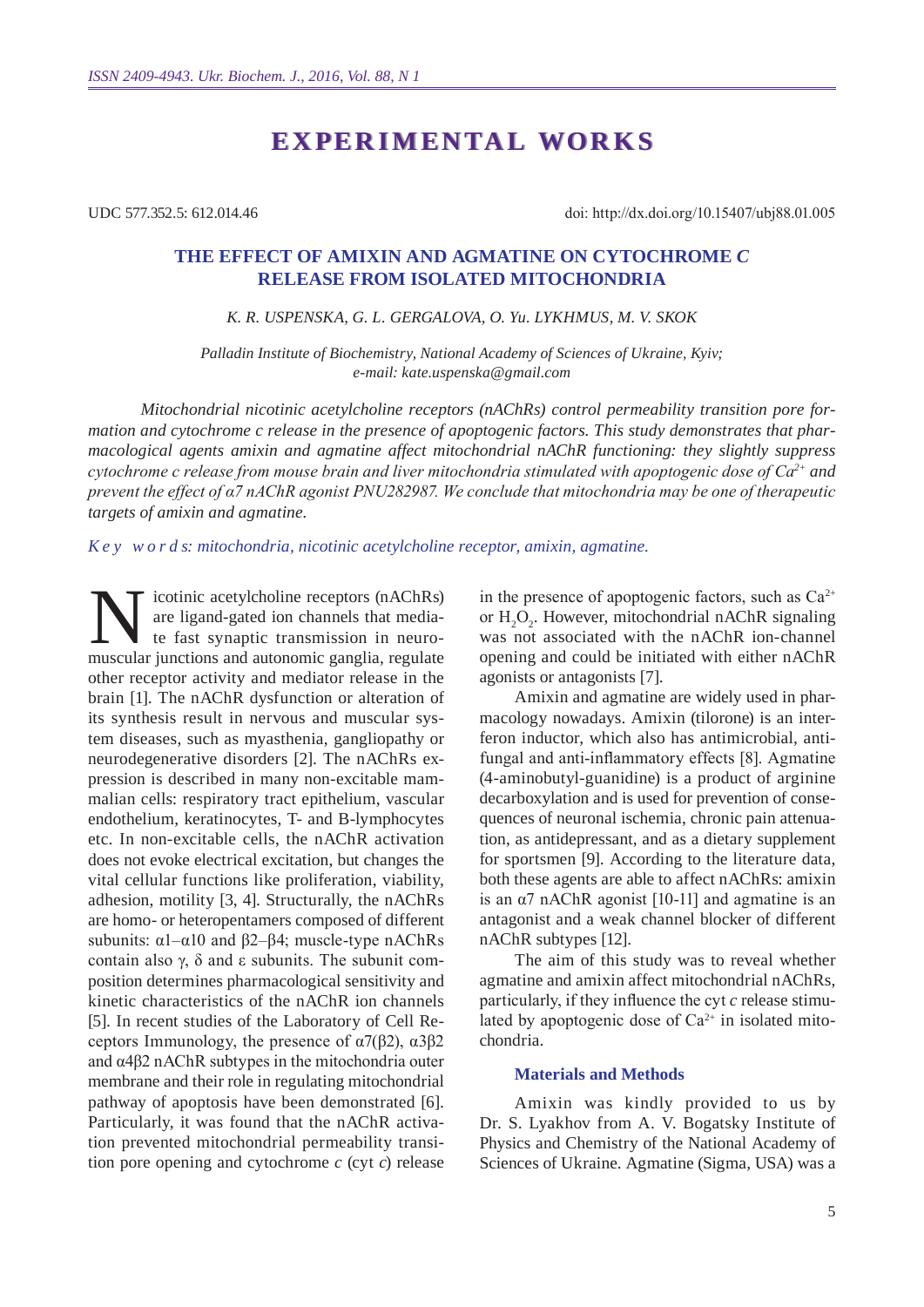kind gift of Dr. I. Ferenz from Ivan Franko National University of Lviv. All other reagents were of chemical grade and were purchased from Sigma, USA.

*Mitochondria purification and characterization.* Mitochondria isolation from the liver and brain of C57BL/6J mice was performed by differential ultracentrifugation according to standard procedure described [5, 12]. The obtained fractions were characterized by flow cytometry [5] using COULTER EPICS-XL™ device (Beckman Coulter, USA) and SYSTEM II™ Software. The purity of gated mitochondria was assessed using 0.1 µM acridine orange 10-nonyl bromide (NAO)  $(\lambda_{\text{excitation}} = 488 \text{ nm}, \lambda_{\text{emission}} = 525 \text{ nm})$ , which binds selectively to cardiolipine, phospholipid specific for mitochondrial inner membranes. In our experiments, 95-98% of registered events were "NAO-positive", i.e. they were of mitochondrial origin. The size of mitochondria was examined by forward scattering, and granularity – by side scattering.

*Cyt c release.* The isolated mitochondria were resuspended in the incubation medium containing 0.01 M HEPES, 0.125 M KCl, 0.025 M NaCl, 0.005 M sodium succinate, 0.1 mM  $P_i(K)$  (pH 7.4). Cyt *c* release was stimulated by addition of 0.5 mM  $H_2O_2$  or different doses of CaCl<sub>2</sub>. Agmatine (10 µM, 100 µМ or 1 mM) or amixin (0.05 µМ, 2.5 µМ or  $250 \mu M$ ) were added in the presence or absence of α7 nAChR agonist PNU282987 (30 nМ). After incubation during 2-5 min at room temperature, the samples were centrifuged (10 min, 8000 g) at 4 °C. The supernatants were collected and tested by sandwich ELISA assay as previously described [5].

*Statistical analysis*. Each experiment was reproduced with 3 to 4 repeats. The data are presented as mean  $\pm$  S. E. Statistical analysis was performed according to Student's test using OriginPro 8.6 software.

#### **Results and Discussion**

According to the flow cytometry data, the brain mitochondria were of similar size with the liver mitochondria, but possessed larger granularity (Fig. 1).

In the functional test, the brain mitochondria were more resistant to apoptogenic stimulation than the liver ones: they released less cyt *c* in response to  $Ca<sup>2+</sup>$ , and the cyt *c* release was suppressed more effectively by  $\alpha$ 7 nAChR agonist PNU282987 (Fig. 2).

Taking into account this functional difference, to compare the effects of amixin and agmatine, the data of following experiments were normalized, the maximum level of cyt *c* released being taken as 100%.

Fig. 3 shows that amixin reduced the amount of cyt *c* released at high Ca<sup>2+</sup>, but much weaker than did PNU282987; however, it apparently prevented the effect of PNU282987. The brain mitochondria were slightly more sensitive to amixin than liver mitochondria: amixin affected the brain mitochondria at the minimal dose  $(0.05 \mu M)$  and significantly attenuated the effect of PNU282987 (Fig. 3, *A*).

Agmatine also prevented the cyt *c* release from mitochondria at high  $Ca^{2+}$  concentration. Similarly to amixin, this effect was more pronounced in the brain mitochondria where a strong effect of agmatine was already observed with the minimal dose. Simultaneous addition of PNU282987 and agmatine resulted in a dose-dependent reduction of PNU282987 effect observed in mitochondria of both the brain and liver (Fig. 4).

The data presented in Fig. 3 and 4 indicate that both amixin and agmatine produced a weak antiapoptotic effect reducing the amount of cyt *c* released from mitochondria at high  $Ca<sup>2+</sup>$  concentration. Both agents were more effective with the brain than with the liver mitochondria and prevented the effect of α7 nAChR agonist PNU282987. This indirectly suggests that the effect of amixin and agmatine on mitochondria was due to their interaction with α7 nAChR.

Obviously, the brain and liver mitochondria are not identical. According to our data, they were different in their physical parameters (granularity) and sensitivity to apoptogenic effect of  $Ca^{2+}$  and hydrogen peroxide. This is in accord with the data of Grancara et al. [13], who showed that the brain mitochondria were more resistant to oxidative stress, and the mechanism of permeability transition pore formation was different from that in the liver mitochondria.

Agmatine, as an endogenous metabolite of arginine, is transported into the mitochondria and, therefore, is able to influence them under physiological conditions. The protective effect of agmatine on the brain mitochondria has been already demonstrated. In particular, it was found that agmatine prevented the mitochondrial membrane potential drop under  $Ca<sup>2+</sup>$  effect [14] and reduced the production of proapoptotic Bcl-2 family proteins and caspase-3 in the whole cell [15]. The authors suggested that agmatine neutralized free oxygen radicals formed under the effect of  $Ca^{2+}$  to prevent mitochondrial permeability transition pore formation. According to our data, agmatine can affect mitochondria in another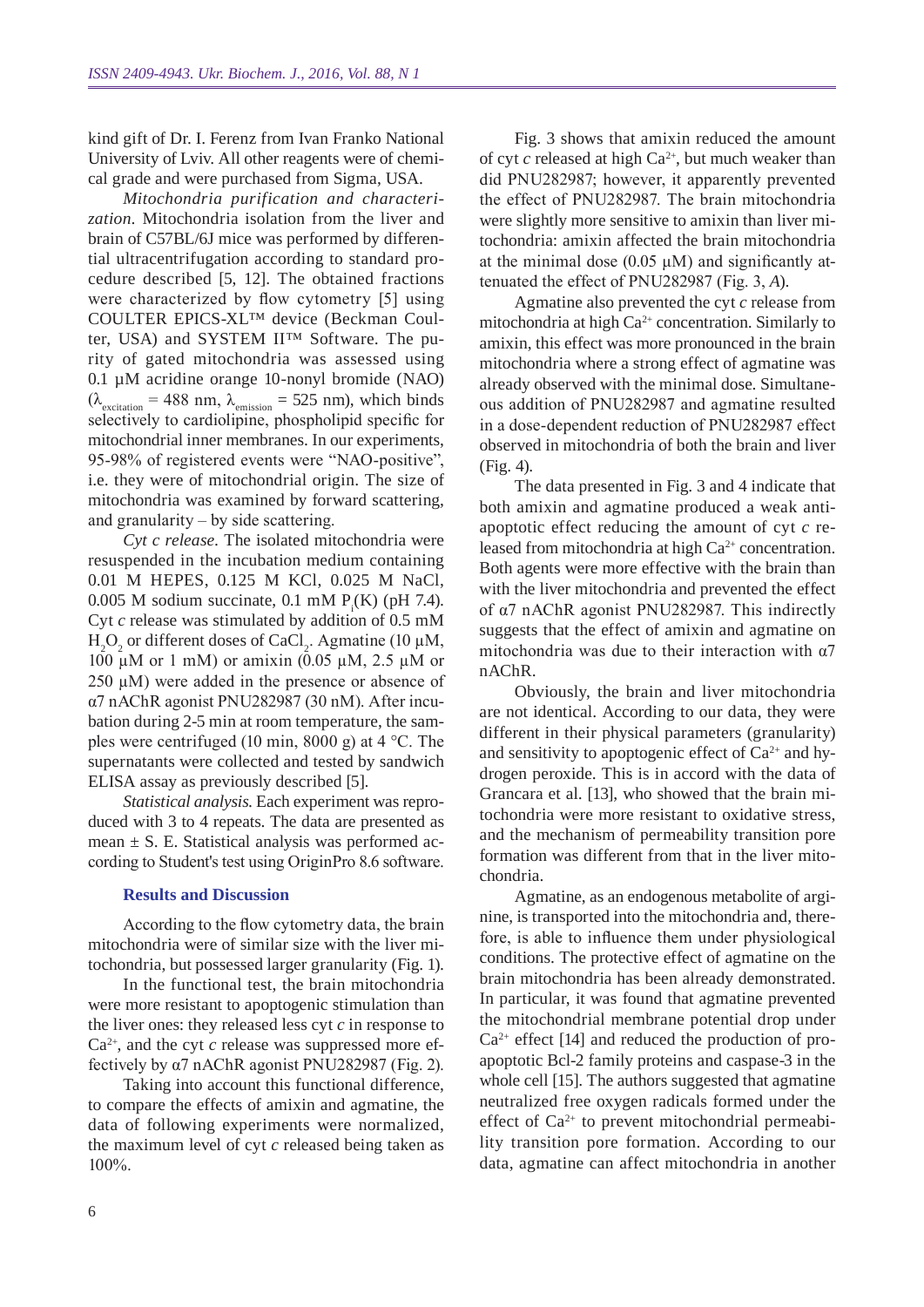

*Fig. 1. Size (A, forward scatter) and granularity (B, side scatter) of mitochondria isolated from either the brain* 



*Fig. 2. Cyt c released from isolated mitochondria of the brain or liver under the effect of different Ca2+ doses or*   $0.5$  mM H<sub>2</sub>O<sub>2</sub> in the presence or absence of α7 nAChR agonist PNU282987 (30 nM):  $1$  – Control; 2 – 0.09 μM *Ca*<sup>2+</sup>; 3 – 0.9 μM Ca<sup>2+</sup>; 4 – 9 μM Ca<sup>2+</sup>; 5 – 45 μM Ca<sup>2+</sup>; 6 – H<sub>2</sub>O<sub>2</sub></sub>; 7 – H<sub>2</sub>O<sub>2</sub> + PNU; 8 – 0.09 μM Ca<sup>2+</sup> + PNU; *9 – 9 μM Ca2+ + PNU. Each column corresponds to OD490 nm mean ± S.E. (n = 3) defined by sandwich ELISA*



*Fig.3. The effect of amixin (Am) on cyt c release from isolated mitochondria of the brain (A) and liver (B) at high Ca2+ concentration (9 µМ) in the presence or absence of PNU282987 (30 nM). Each column corresponds*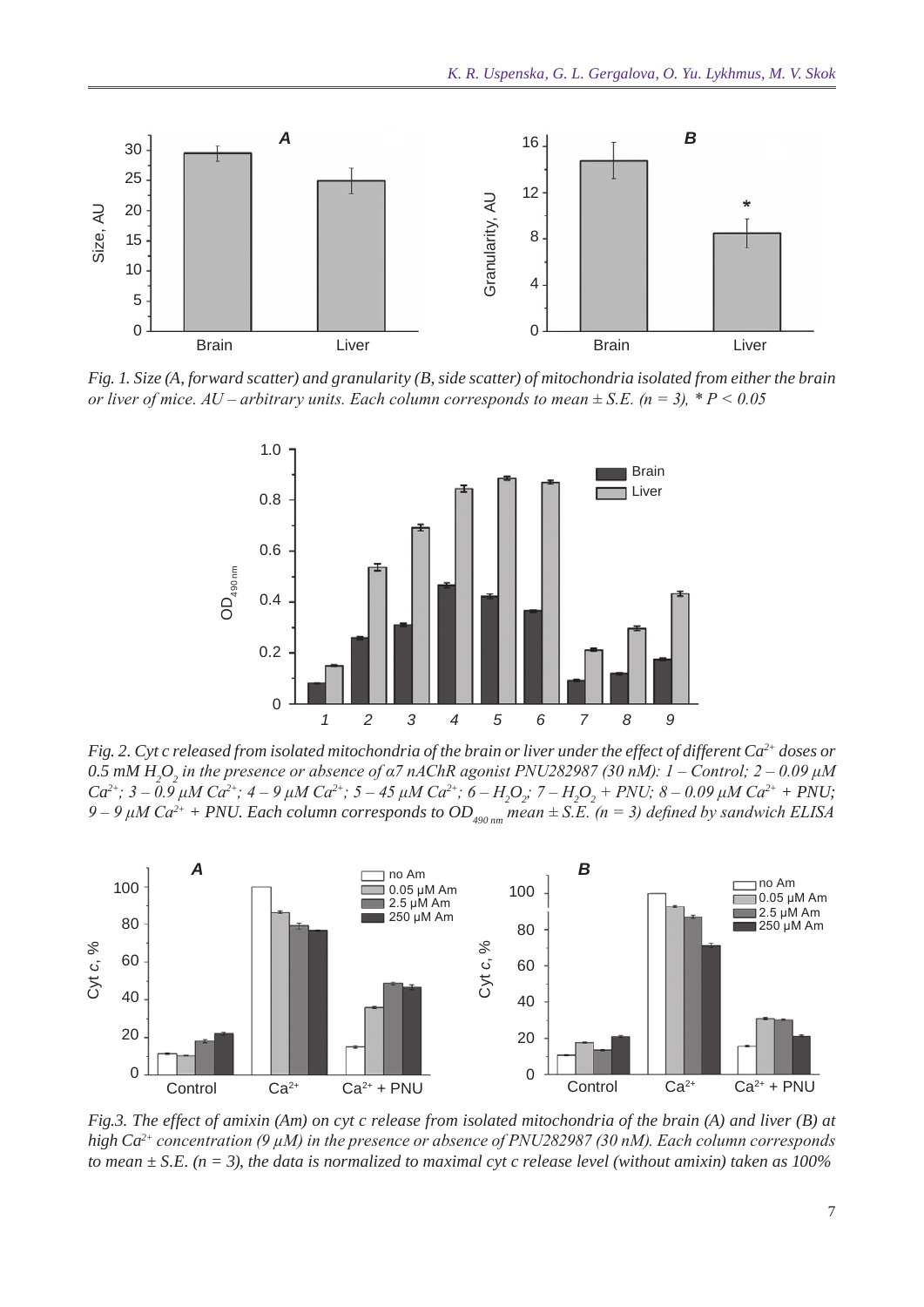

*Fig. 4. The effect of agmatine (Agm) on cyt c release from isolated mitochondria of the brain (A) and liver (B) at high Ca2+ concentration (9µМ) in the presence or absence of PNU282987 (30 nM). Each column corresponds* 

way: it interacts with mitochondrial nAChRs, which regulate the pore formation. It was shown that agmatine bound to the brain mitochondria better than to the liver ones [16]. According to our data, this could be due to non-similar subunit composition of nAChRs expressed in the brain or liver. Previously we found that the liver mitochondria contain mostly α7 nAChRs, while the brain mitochondria possess also a considerable part of α4β2 nAChRs [6]. Accordingly, agmatine, as a non-selective nAChR antagonist, affected the brain mitochondria stronger than the liver ones.

In contrast to agmatine, the protective effect of amixin on mitochondria has been studied much less extensively. One study shows radioprotective effect of tilorone that might be regarded as cell protection from apoptosis stimulated by radiation [17]. Other authors have shown that derivatives of tilorone increased mitochondrial membrane potential and mitochondrial resistance to damaging agents [18] that match our results.

Our data suggest that pharmacological effects of amixin and agmatine, beside other activities, may include the influence on mitochondria functioning, in particular, the mitochondrial pathway of apoptosis. Taking into account the competitive effects of these drugs with α7 nAChR agonist PNU 282987 shown in our experiments, this influence is likely to depend on the presence of natural mitochondrial nAChR agonists, such as choline. Upon choline deficiency, amixin and agmatine maintain the integrity of mitochondria and support the cell survival. In contrast, in the presence (excess) of choline, they can prevent its effect, facilitating apoptosis. Indirect evidence in favor of such a mechanism is provided by the reported antitumor activity of amixin [19] and agmatine [20]: the published data indicate that malignantly transformed cells possess elevated levels of choline [21]. On the other hand, the effectiveness of amixin and agmatine mitochondria-targeted activity obviously depends on their availability in tissues and inside the cells. According to the literature, amixin injected intraperitoneally was accumulated mainly in the liver and spleen [22], but was able to penetrate the brain to affect intracellular processes [23]. Agmatine is naturally synthesized inside the cell; exogenous agmatine (introduced as a drug) can penetrate the cell through putrescine active transport system [24]. The data presented indicate that under physiological conditions amixin and agmatine can interact with mitochondrial nAChRs, which might be one of their therapeutic targets.

### **Вплив аміксину та агматину на вивільнення цитохрому** *с* **з ізольованих мітохондрій**

*К. Р. Успенська, Г. Л. Гергалова, О. Ю. Лихмус, М. В. Скок*

Інститут біохімії ім. О. В. Палладіна НАН України, Київ; e-mail: kate.uspenska@gmail.com

Нікотинові ацетилхолінові рецептори (нАХР) мітохондрій контролюють утворення пори перехідної провідності і вивільнення ци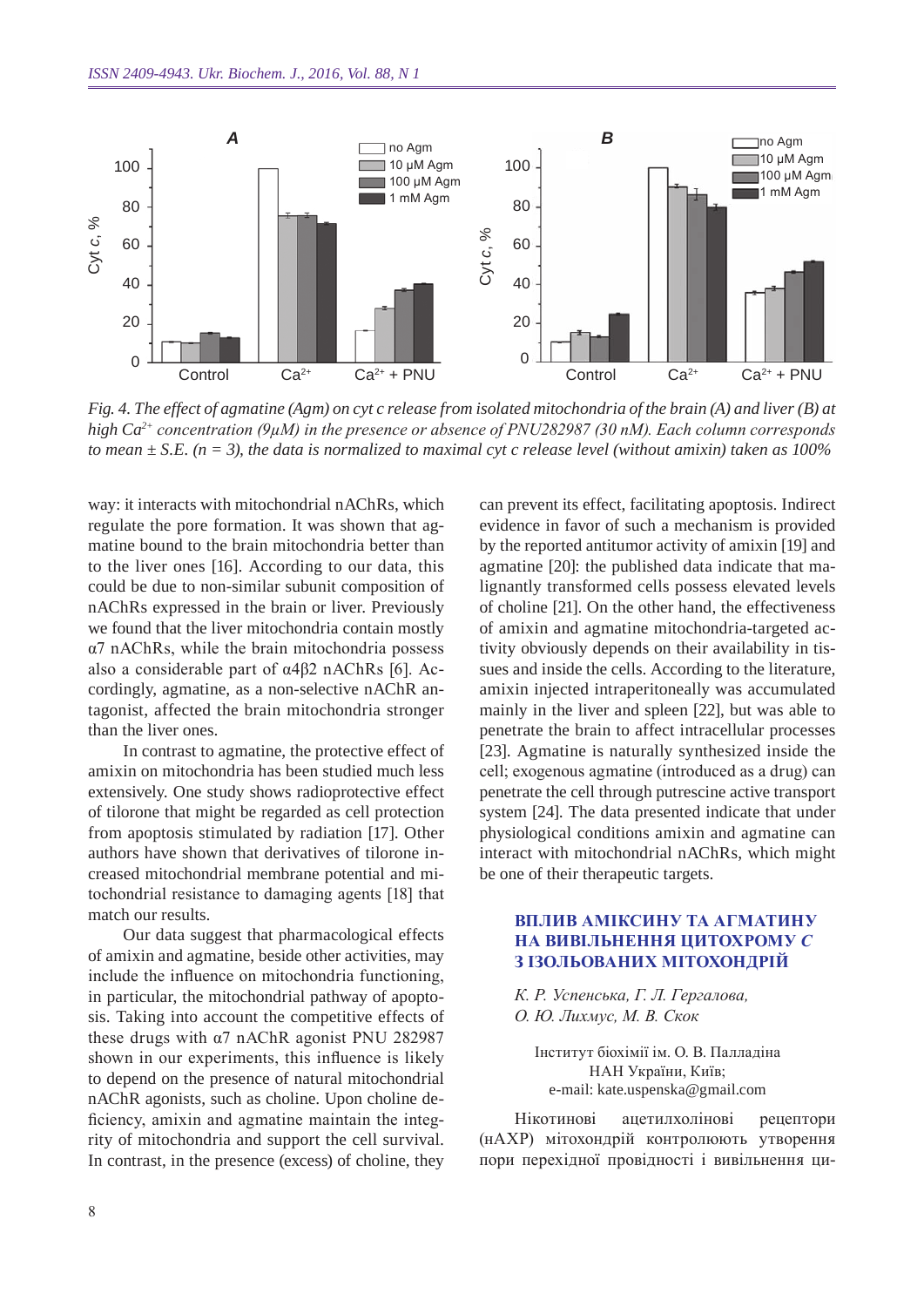тохрому с за дії апоптогенних чинників. У цій роботі показано, що фармакологічні препарати аміксин і агматин, які, поряд з іншими властивостями, златні впливати на функціонування нАХР, пригнічують вивільнення цитохрому с ізольованими мітохондріями мозку і печінки мишей за дії апоптогенної дози Са<sup>2+</sup> і запобігають дії агоніста α7 субтипу нАХР PNU282987. Дійшли висновку про те, що мітохондрії можуть бути однією із терапевтичних мішеней аміксину і агматину.

Ключові слова: мітохондрії, нікотиновий ацетилхоліновий рецептор, аміксин, агматин.

## ВЛИЯНИЕ АМИКСИНА И АГМАТИНА НА ВЫХОЛ ПИТОХРОМА С ИЗ ИЗОЛИРОВАННЫХ **МИТОХОНДРИЙ**

Е. Р. Успенская, Г. Л. Гергалова, Е. Ю. Лыхмус, М. В. Скок

Институт биохимии им. А. В. Палладина НАН Украины, Киев; e-mail: kate.uspenska@gmail.com

Никотиновые ацетилхолиновые рецепторы (нАХР) митохондрий контролируют образование поры переходной проводимости и высвобождение цитохрома с под действием апоптогенных факторов. В данной работе показано, что фармакологические препараты амиксин и агматин, которые, помимо других свойств, могут влиять на функционирование нАХР, ингибируют высвобождение цитохрома с из изолированных митохондрий мозга и печени мышей под действием апоптогенной дозы Са<sup>2+</sup> и ослабляют действие агониста α7 субтипа нАХР PNU 282987. Сделан вывод, что митохондрии могут быть одной из терапевтических мишеней амиксина и агматина.

Ключевые слова: митохондрии, никотиновый ацетилхолиновый рецептор, амиксин, агматин.

#### **References**

1. Unwin N. Refined structure of the nicotinic acetylcholine receptor at 4 Å resolution. *J. Mol.* Biol. 2005; 346(4): 967-989.

- 2. Albuquerque, E. X., Pereira, E. F. R., Alkondon, M., Rogers S. W. Mammalian Nicotinic Acetylcholine Receptors: From Structure to Function. Physiol. Rev. 2009; 89(1): 73-120.
- 3. Wessler I. K., Kirkpatrick C. J., Racke K. The cholinergic "pitfall": acetylcholine, a universal cell molecule in biological systems, including humans. Clin. Exper. Pharmacol. Physiol. 1999; 26(3): 198-205.
- 4. Skok M. V., Grailhe R., Agenes F., Changeux J.-P. The role of nicotinic receptors in B-lymphocyte development and activation. Life Sci. 2007; 80(24-25): 2334-2336.
- 5. Gergalova G., Lykhmus O., Kalashnyk O., Koval L., Chernyshov V., Kryukova E., Tsetlin V., Komisarenko S., Skok M. Mitochondria Express Nicotinic Acetylcholine Receptors to  $\alpha$ 7 Regulate  $Ca^{2+}$  Accumulation and Cytochrome c Release: Study on Isolated Mitochondria. PLoS One. 2012; 7(2): e31361.
- 6. Lykhmus O., Gergalova G., Koval L., Zhmak M., Komisarenko S., Skok M. Mitochondria express several nicotinic acetylcholine receptor subtypes to control various pathways of apoptosis induction. Int. J. Biochem. Cell Biol. 2014; 53: 246-252.
- 7. Stringfellow D., Glasgow L. "Tilorone hydrochloride: an oral interferon-inducing agent". Antimicrob. Agents Chemother. 1972;  $2(2)$ : 73-78.
- 8. Wang, C.-C., Chio, C.-C., Chang, C.-H., Kuo, J.-R., Chang, C.-P. Beneficial effect of agmatine on brain apoptosis, astrogliosis, and edema after rat transient cerebral ischemia. BMC Pharmacol. 2010: 10: 11.
- 9. Briggs C. A., Schrimpf M. R., Anderson D. J., Gubbins E. J., Grønlien J. H., Håkerud M., Ween H., Thorin-Hagene K., Malysz J., Li J., Bunnelle W. H., Gopalakrishnan M., Meyer M. D. Alpha7 nicotinic acetylcholine receptor agonist properties of tilorone and related tricyclic analogues. Br. J. Pharmacol. 2008; 153(5): 1054-1061.
- 10. Schrimpf M. R., Sippy K. B., Briggs C. A., Anderson D. J., Li T., Ji J., Frost J. M., Surowy C. S., Bunnelle W. H., Gopalakrishnan M., Meyer M. D. SAR of  $\alpha$ 7 nicotinic receptor agonists derived from tilorone: Exploration of a novel nicotinic pharmacophore. Bioorg. Med. Chem. Lett. 2012; 22(4): 1633-1638.